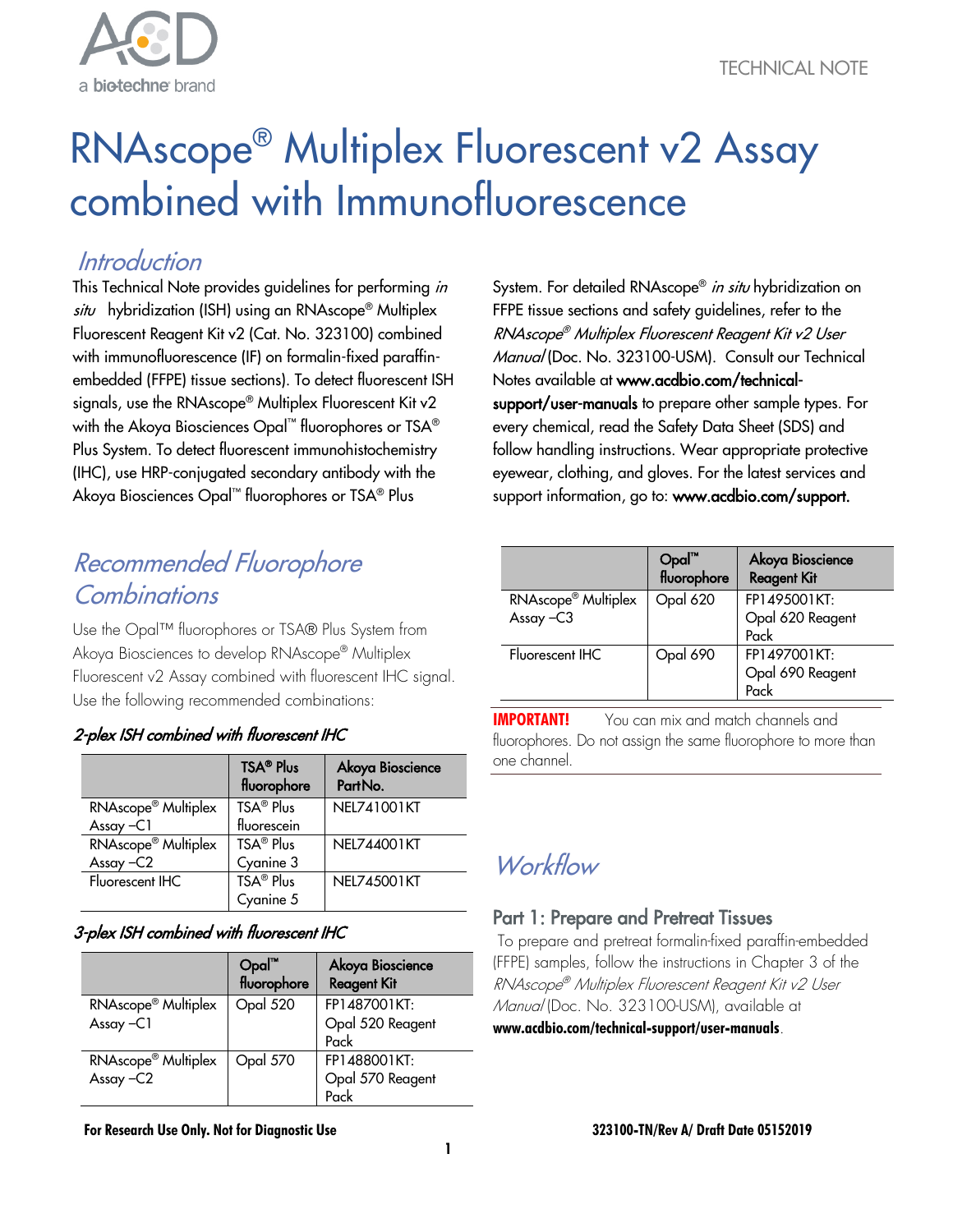

# Part 2: Run the RNAscope® Multiplex Fluorescent v2 Assay

To run the fluorescent ISH assay, follow the instructions in Chapter 4 of the RNAscope® Multiplex Fluorescent Reagent Kit v2 User Manual (Doc. No. 323100-USM), available at **[www.acdbio.com/technical-support/user-manuals](http://acdbio.com/technical-support/user-manuals)**.

**IMPORTANT!** You must stop after the HRP blocker step. Do not counterstain the slides with DAPI until the IHC assay is finished.

# Part 3: Perform Immunofluorescence

**IMPORTANT!** Keep the slides covered by using a HybEZ<sup>™</sup> Humidity Control Tray, or any other light proof humidity tray, during the IHC assay. Avoid exposing the slides to light as much as possible.

# Prepare Reagents

- 1. Prepare **1X TBS**: Add 6.057 g Tris Base and 8.766 g NaCl to 1 L distilled water. Mix until dissolved, and adjust pH to 7.6.
- 2. Prepare **TBST Wash Buffer**: Add 500 µL 10% Tween® 20 to 1 L 1X TBS buffer.
- 3. Prepare **TBS-0.1% BSA**: Add 1 g BSA to 1 L 1XTBS

# Block Tissue

- 1. Wash the slides **2 x 2 MIN** in TBST Wash Buffer with gentle agitation.
- 2. Incubate tissue in 10% normal serum in TBS-0.1% BSA for **30 MIN** at **RT**, or **OVERNIGHT** at **4°C**. Keep slides covered in HybEZ™ tray to avoid drying.

**NOTE:** Use serum from the species the secondary antibody was raised in.

# Primary Antibody Staining

- 1. Remove the blocking reagents from the slides. DO NOT rinse.
- 2. Add primary antibody diluted in TBS-0.1%BSA to completely cover the sections. Incubate **45 MIN – 2 HRS** at **RT**.

**NOTE:** Use the incubation time recommended by the manufacturer of the primary antibody.

- 3. Rinse slides with TBST wash buffer for **5 MIN** at **RT**. Gently agitate the slides.
- 4. Repeat the rinse step twice.

#### **For Research Use Only. Not for Diagnostic Use 323100-TN/Rev A/ Draft Date 05152019**

# Prepare TSA® Plus Fluorophores or Opal<sup>TM</sup> Reagents

- 1. Determine the volume of TSA® Plus fluorophore needed (approximately 150–200 µL per slide).
- 2. Dilute the TSA® Plus fluorophore (Fluorescein, Cy3 or Cy5) stocks or Opal™ reagent stocks using Multiplex TSA buffer provided in the RNAscope® Multiplex Fluorescent Kit v2. Recommended dilution range is 1:300–1:1500 for fluorescent IHC.

# Secondary Antibody Staining

- 1. Add HRP-conjugated secondary antibody diluted in TBS-0.1% BSA to completely cover the sections. Incubate the slides for **30 MIN** at **RT**.
- 2. Rinse the slides with TBST Wash Buffer for **5 MIN** at **RT**. Gently agitate the slides.
- 3. Repeat the rinse step twice.
- 4. Add 150–300 µL diluted TSA® fluorophore or Opal™ reagents to completely cover the sections. Incubate the slides in the HybEz™ Tray for **10 MIN** at **RT**
- 5. Rinse the slides with TBST Wash Buffer for **2 MIN** at **RT**. Gently agitate the slides.
- 6. Repeat the rinse step twice.

# Mount the Slides

- 1. Remove excess liquid from the slides, and add  $~4$ drops of DAPI to each slide. Incubate for **30 SEC** at **RT.**
- 2. Remove DAPI and *immediately* place 1-2 drops of Prolong Gold antifade mounting medium on the slide (not provided).
- 3. Carefully place a 24 mm x 50 mm glass coverslip over the tissue section. Avoid trapping air bubbles.
- 4. Dry slides for at least **30 MIN** in the dark before imaging.
- 5. Store slides at **2–8°C** in the dark for up to two weeks.

# Evaluate the Results

To image the slides, refer to Chapter 5 of the RNAscope® Multiplex Fluorescent Reagent Kit v2 User Manual (Doc.

#### No. 323100-USM), available at **[www.acdbio.com/technical](http://acdbio.com/technical-support/user-manuals)[support/user-manuals](http://acdbio.com/technical-support/user-manuals)**.

The RNAscope® assay should produce clear, intense, punctate dots. Single dots may merge into a cluster when highly abundant targets are detected.

**IMPORTANT!** To image 3-plex ISH combined with fluorescent IHC (4-plex fluorescent staining), use a multiplex biomarker imaging system, such as the Nuance® EX, Mantra™, or Vectra® System. Please refer to the Perkin Elmer's guidelines for imaging.